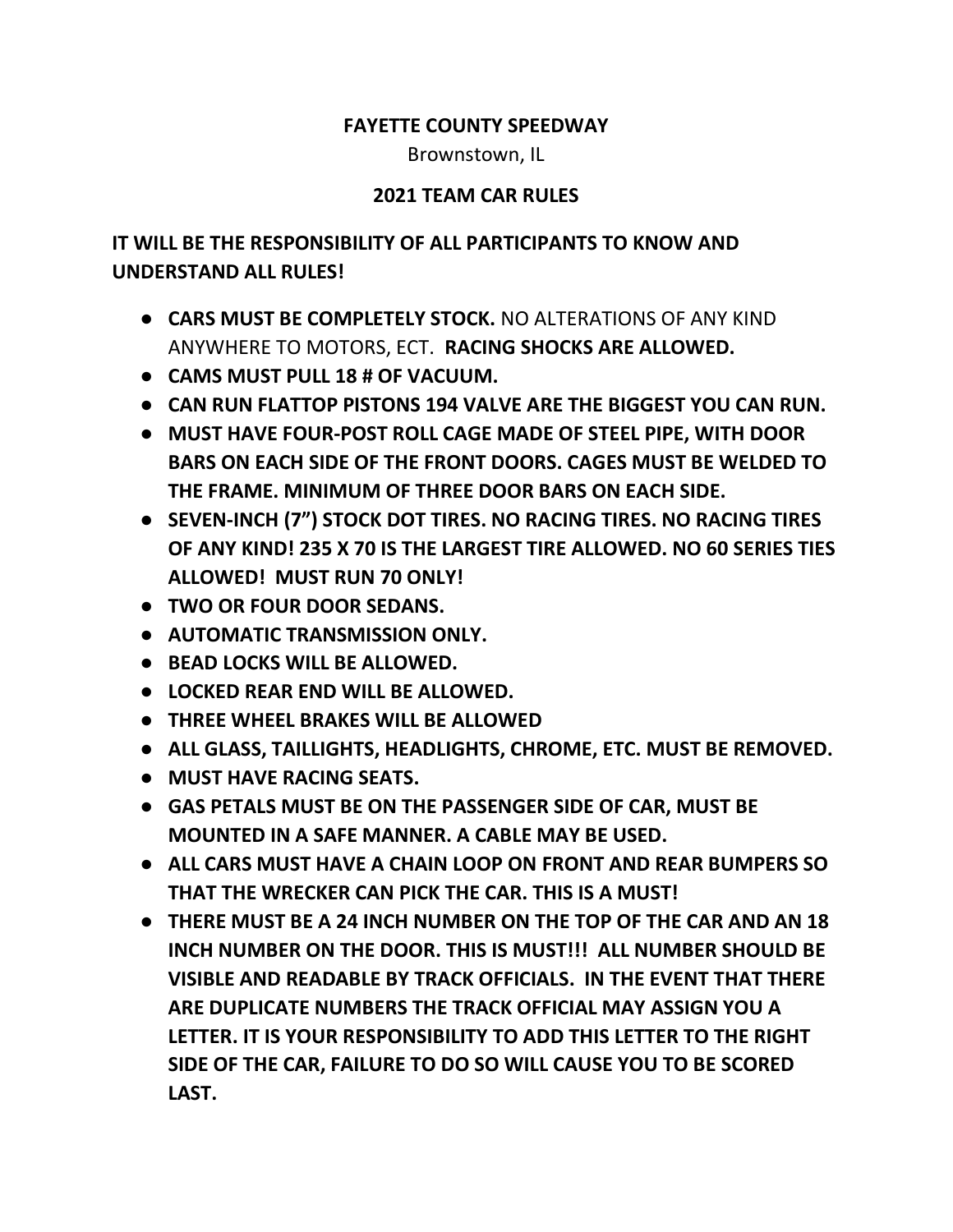- DRIVER AND RIDER MUST HAVE A 5 POINT HARNESS.
- BOTH MUST HAVE APPROVED FIRE SUITS. GLOVES AND SHOES ARE RECOMMENDED.
- BOTH MUST HAVE DOT OR SNELL APPROVED HELMETS
- MUFFLERS AND EXHAUST PIPES MUST BE REMOVED. THERE MUST BE AT LEAST A 2 FOOT PIECE OF EXHAUST PIPE FROM MANIFOLD.
- HEADERS ARE OPTIONAL. ALL EXHAUST MUST BE AIMED AT THE GROUND. MAY EXIT THE LEFT SIDE BUT NOISE LEVEL MUST BE A LOW DECIBLE LIMITS.
- MUST HAVE WINDOW NETS ON BOTH SIDE OF CAR.
- BOTH SIDE WHEEL-WELLS MAY BE TRIMMED NO MORE THEN 3 INCHES FOR CLEARANCE.
- GAS TANKS MAY BE MOVED TO THE INSIDE OF TRUNK, BUT MUST BE SECURED SAFELY AND TO TRACK OFFICIAL'S ACCEPTANCE.
- ONE-INCH LUG NUTS ON ALL FOUR WHEELS.
- HOOD AND TRUNK HINGES MAY BE REMOVED AND HOOD PINS USED.
- NO OUTSIDE IRON OR BARS OF ANY KIND.
- ALL CARS MUST HAVE A FIRE EXTINGUISHER MOUNTED ON THE INSIDE.
- CAN RUN OFFSET 4 INCH WHEELS. MUST RUN STEEL RACING WHEELS ON THE RIGHT SIDE.
- WEIGHTS:

V8 MUST WEIGH 3200 LBS. V6 WEIGHT MUST BE 2800 LBS. BOTH WEIGHTS ARE WITH DRIVER AND PARTNER IN THE CAR

- RANDOM BRAKE CHECKS WILL BE ENFORCED. IF YOUR CAR FAILS THE MANDATORY BRAKE CHECK, YOU WILL NOT BE ALLOWED TO START THE NIGHTS FEATURE.
- TOP 3 FINISHERS WILL BE INSPECTED AFTER FEATURE EVENTS.
- ALL CARS ARE SUBJECT TO WEEKLY RANDOM INSPECTIONS.
- ONLY ONE CREW MEMBER IS ALLOWED IN TECH AREA.

CLAIM RULES: \$1,000 AND TRADE MOTORS. CLAIMER MUST have run 2 weeks prior to the claim at FAYETTE CO. SPEEDWAY.